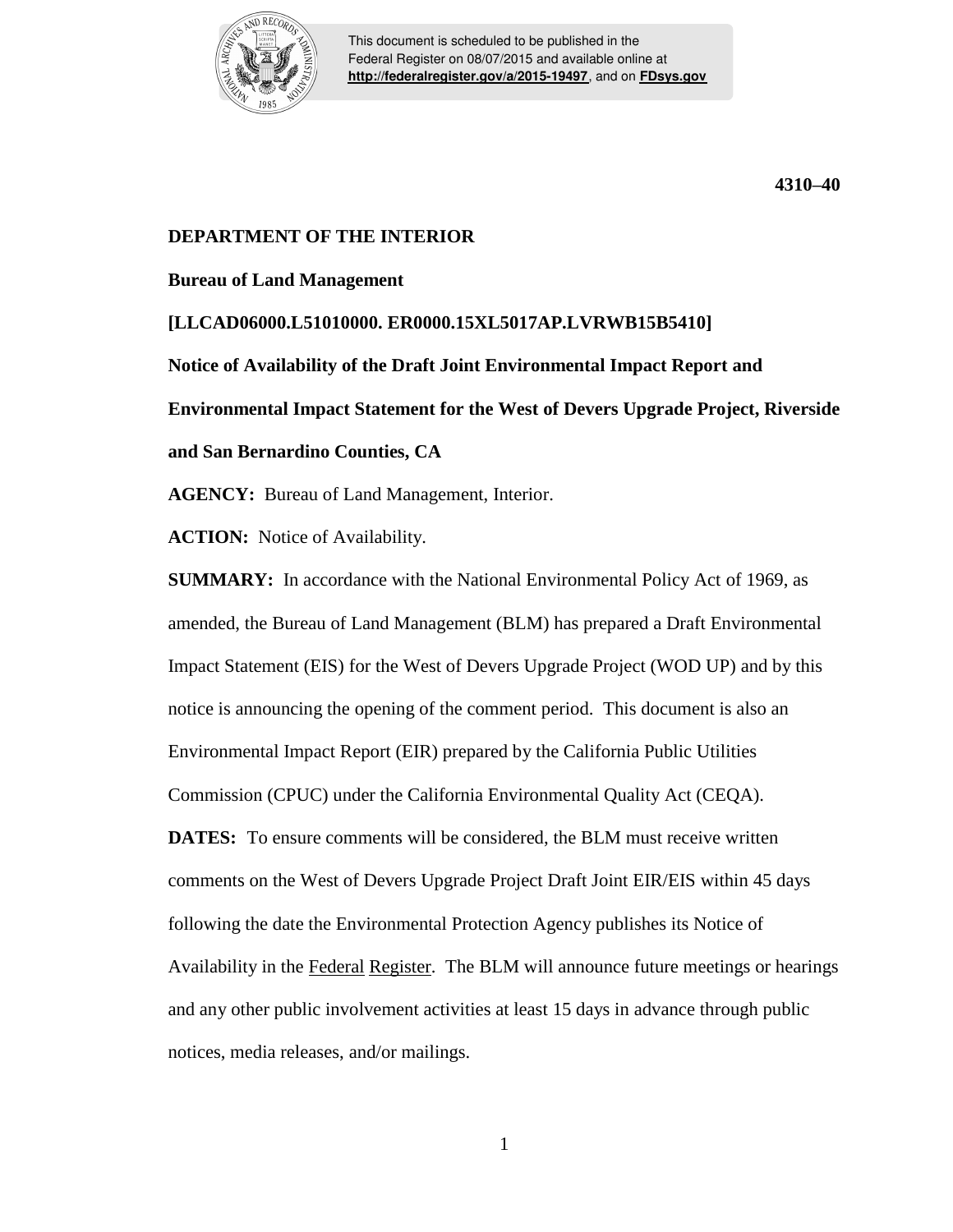**ADDRESSES:** You may submit comments related to the WOD UP by any of the following methods:

- Website: http://www.blm.gov/ca/st/en/fo/palmsprings/transmission/ WestOfDeversProject.html
- Email: blm\_ca\_west\_of\_devers@blm.gov
- Fax: 760-833-7199
- Mail: WOD Project Manager; BLM Palm Springs-South Coast Field Office, 1201 Bird Center Drive, Palm Springs, CA 92262

Copies of the Draft Joint EIR/EIS for the WOD UP are available in the Palm Springs/South Coast Field Office at the above address and the BLM California Desert District Office, 22835 Calle San Juan De Los Lagos, Moreno Valley, CA 92553.

**FOR FURTHER INFORMATION CONTACT:** Frank McMenimen, Project

Manager, telephone 760-833-7150; address 1201 Bird Center Drive, Palm Springs, CA 92262; email fmcmenimen@blm.gov. Persons who use a telecommunications device for the deaf (TDD) may call the Federal Information Relay Service (FIRS) at

1-800-877-8339 to contact the above individual during normal business hours. The FIRS is available 24 hours a day, 7 days a week, to leave a message or question with the above individual. You will receive a reply during normal business hours.

**SUPPLEMENTARY INFORMATION:** Southern California Edison (SCE) proposes to upgrade and adjust the routes of the following existing 220 kV transmission lines within SCE's existing West of Devers right-of-way corridor in incorporated and unincorporated areas of Riverside and San Bernardino Counties, including: Devers-El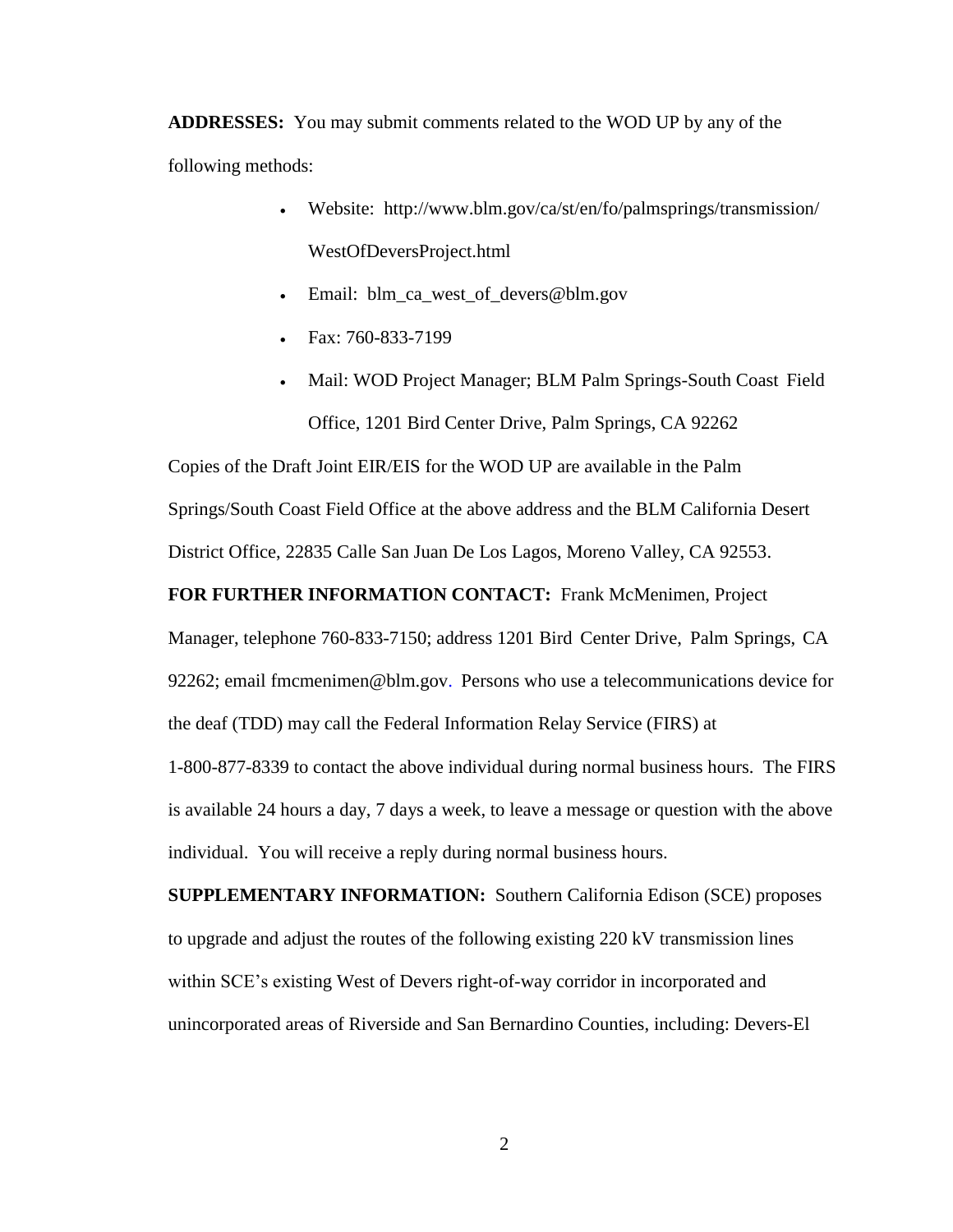Casco, El Casco-San Bernardino, Devers-San Bernardino, Devers-Vista No. 1 and No. 2, Etiwanda-San Bernardino, and San Bernardino-Vista.

Of the overall 48-mile length of the transmission corridor, approximately 6 miles would cross Trust Lands (Reservation) of the Morongo Band of Mission Indians and approximately 1 mile is on BLM- administered public lands. The BLM lands are located east of the City of Banning and west of the City of Desert Hot Springs in Riverside County.

In addition to the transmission line improvements, substation equipment at Devers, El Casco, Etiwanda, San Bernardino, Timoteo and Tennessee and Vista Substations would be upgraded to accommodate the project changes to transmission and subtransmission systems. Construction of the WOD UP would facilitate the full deliverability of new renewable energy generation resources now being developed in eastern Riverside County, including the BLM's Riverside East Solar Energy Zone, into the Los Angeles area.

The WOD UP would facilitate progress towards meeting California's Renewable Portfolio Standard goals requiring utilities to produce 33 percent of their electricity sales from renewable energy sources by 2020. Utility-scale solar energy development in eastern Riverside County plays an important role in meeting California's renewable energy goals, allowing for immediate and sizeable deployment, driving costs down and taking advantage of the State's best renewable energy resources. Additionally, these upgrades are required to comply with transmission reliability standards and will support integration of small scale electricity generation.

3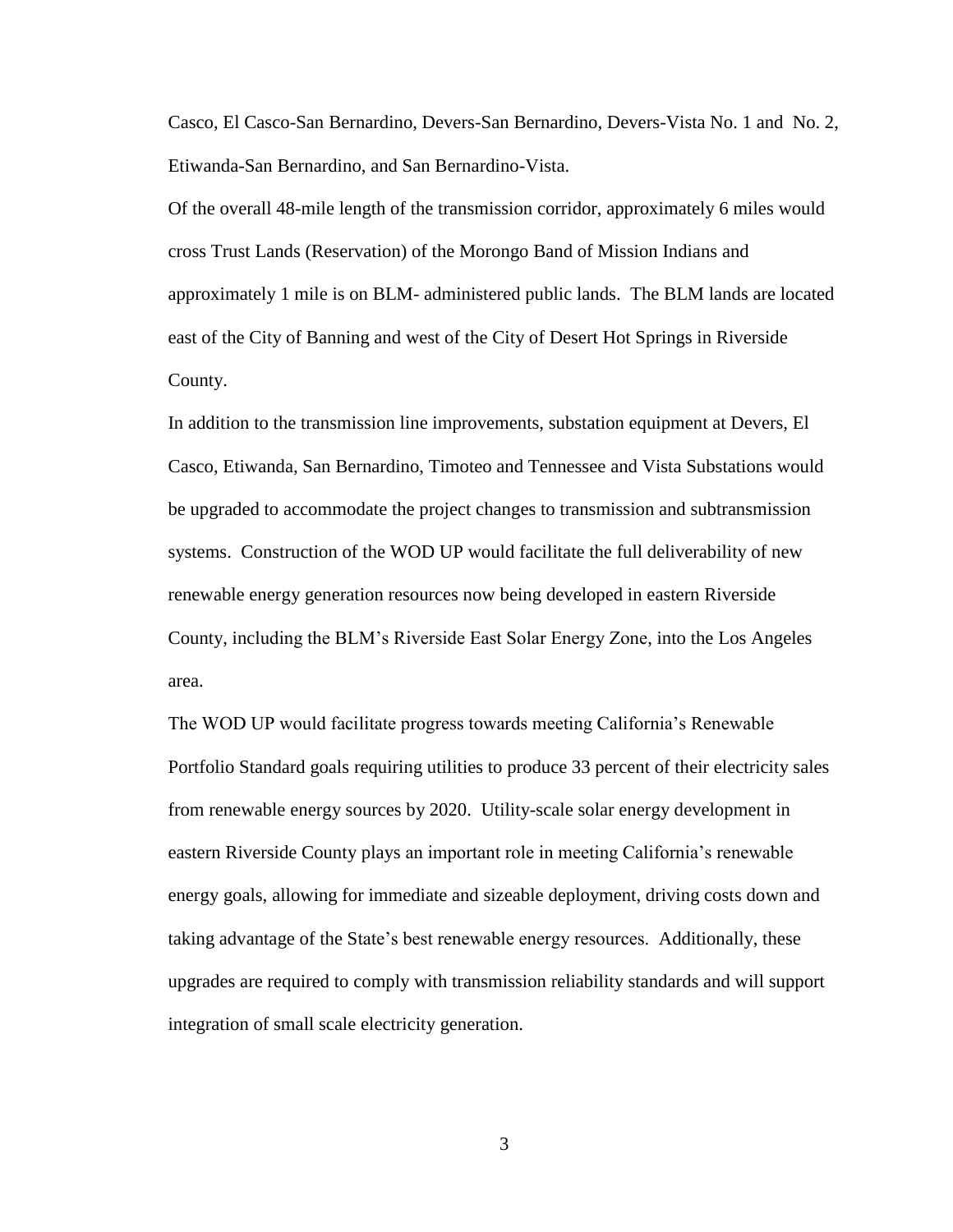In addition to the Proposed Project, the WOD UP Draft Joint EIR/EIS considers three project alternatives and a No Action/No Project alternative, as well as connected actions enabled by the project. The first alternative moves towers away from residences. The second alternative would place portions of the line underground. The third alternative would use fewer towers, and would not remove all the old towers and poles, leaving future expansion opportunities. Based on the small amount of BLM lands involved, and because of the lack of apparent resource conflicts for the BLM among the alternatives, the BLM has not identified a preferred alternative. The BLM will identify a preferred alternative for the Final EIS based on feedback on the Draft EIS from the public and cooperating agencies.

During the public scoping process, BLM personnel, Federal, State, local agencies, and other stakeholders identified issues for the EIR/EIS, including aesthetics/visual effects; conflicts with existing land uses; social and economic effects, including property values; fire, electric and magnetic fields, and other hazards; construction-related impacts from dust and traffic; slope stability; effects on biological resources; and possible curtailment of electric generation during construction.

Please note that public comments and information submitted including names, street addresses, and email addresses of persons who submit comments will be available for public review and disclosure at the above address during regular business hours (8 a.m. to 4 p.m.), Monday through Friday, except holidays.

4